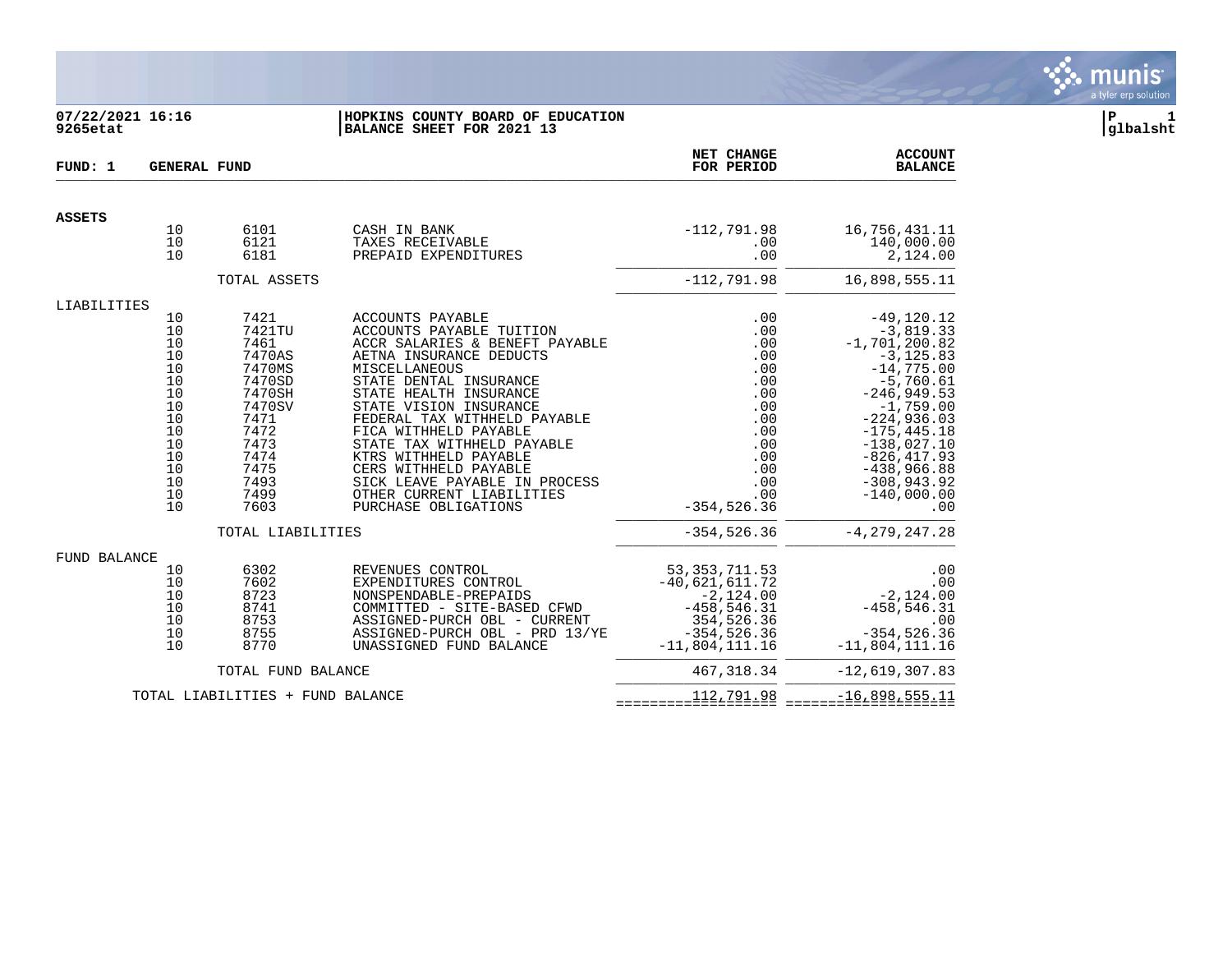

# **07/22/2021 16:16 |HOPKINS COUNTY BOARD OF EDUCATION |P 2 9265etat |BALANCE SHEET FOR 2021 13 |glbalsht**

| FUND: 2       |                      | SPECIAL REVENUE              |                                                                                                      | NET CHANGE<br>FOR PERIOD                              | <b>ACCOUNT</b><br><b>BALANCE</b>                             |
|---------------|----------------------|------------------------------|------------------------------------------------------------------------------------------------------|-------------------------------------------------------|--------------------------------------------------------------|
| <b>ASSETS</b> |                      |                              |                                                                                                      |                                                       |                                                              |
|               | 20<br>20             | 6101<br>6153                 | CASH IN BANK<br>ACCOUNTS RECEIVABLE                                                                  | 112,791.98<br>3, 168, 425. 33                         | $-881, 165.44$<br>3, 168, 425. 33                            |
|               |                      | TOTAL ASSETS                 |                                                                                                      | 3, 281, 217.31                                        | 2, 287, 259.89                                               |
| LIABILITIES   | 20<br>20<br>20<br>20 | 7421<br>7461<br>7481<br>7603 | ACCOUNTS PAYABLE<br>ACCR SALARIES & BENEFT PAYABLE<br>ADVANCES FROM GRANTORS<br>PURCHASE OBLIGATIONS | .00<br>.00<br>$-1,778,842.72$<br>$-3, 175, 835.40$    | $-30,559.03$<br>$-477,858.14$<br>$-1,778,842.72$<br>$.00 \,$ |
|               |                      | TOTAL LIABILITIES            |                                                                                                      | $-4,954,678.12$                                       | $-2, 287, 259.89$                                            |
| FUND BALANCE  | 20<br>20<br>20       | 6302<br>7602<br>8753         | REVENUES CONTROL<br>EXPENDITURES CONTROL<br>ASSIGNED-PURCH OBL -<br>CURRENT                          | 8,951,347.37<br>$-10, 453, 721.96$<br>3, 175, 835. 40 | .00<br>.00<br>.00                                            |
|               |                      | TOTAL FUND BALANCE           |                                                                                                      | 1,673,460.81                                          | .00                                                          |
|               |                      | TOTAL LIABILITIES<br>$+$     | FUND BALANCE                                                                                         | $-3, 281, 217.31$                                     | $-2, 287, 259.89$                                            |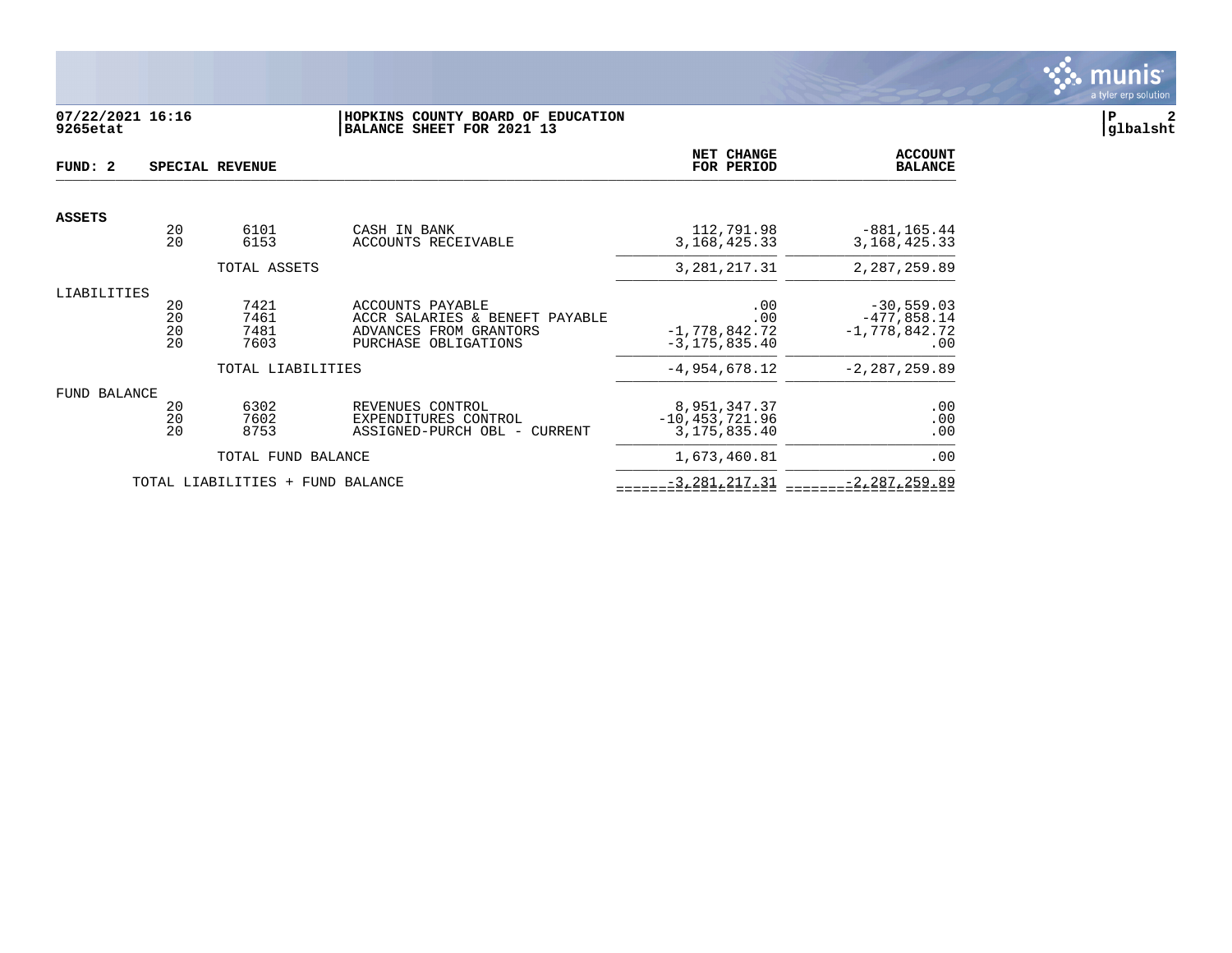

#### **07/22/2021 16:16 |HOPKINS COUNTY BOARD OF EDUCATION |P 3 9265etat |BALANCE SHEET FOR 2021 13 |glbalsht**

| FUND: 21      |    | DIST ACTIVITY (SPEC REV ANN)     | NET CHANGE<br>FOR PERIOD       | <b>ACCOUNT</b><br><b>BALANCE</b> |                |
|---------------|----|----------------------------------|--------------------------------|----------------------------------|----------------|
| <b>ASSETS</b> | 21 | 6101                             | CASH IN BANK                   | .00                              | 454,472.73     |
|               |    |                                  |                                |                                  |                |
|               |    | TOTAL ASSETS                     |                                | .00                              | 454,472.73     |
| LIABILITIES   |    |                                  |                                |                                  |                |
|               | 21 | 7603                             | PURCHASE OBLIGATIONS           | $-2, 269.00$                     | .00            |
|               |    | TOTAL LIABILITIES                |                                | $-2, 269.00$                     | .00            |
| FUND BALANCE  |    |                                  |                                |                                  |                |
|               | 21 | 6302                             | REVENUES CONTROL               | 543,881.52                       | .00            |
|               | 21 | 7602                             | EXPENDITURES CONTROL           | $-89, 408.79$                    | .00            |
|               | 21 | 8740                             | COMMITTED FUND BALANCE         | $-452, 203.73$                   | $-452, 203.73$ |
|               | 21 | 8753                             | ASSIGNED-PURCH OBL - CURRENT   | 2,269.00                         | .00            |
|               | 21 | 8755                             | ASSIGNED-PURCH OBL - PRD 13/YE | $-2, 269.00$                     | $-2, 269.00$   |
|               |    | TOTAL FUND BALANCE               |                                | 2,269.00                         | $-454, 472.73$ |
|               |    | TOTAL LIABILITIES + FUND BALANCE |                                | .00                              | $-454, 472.73$ |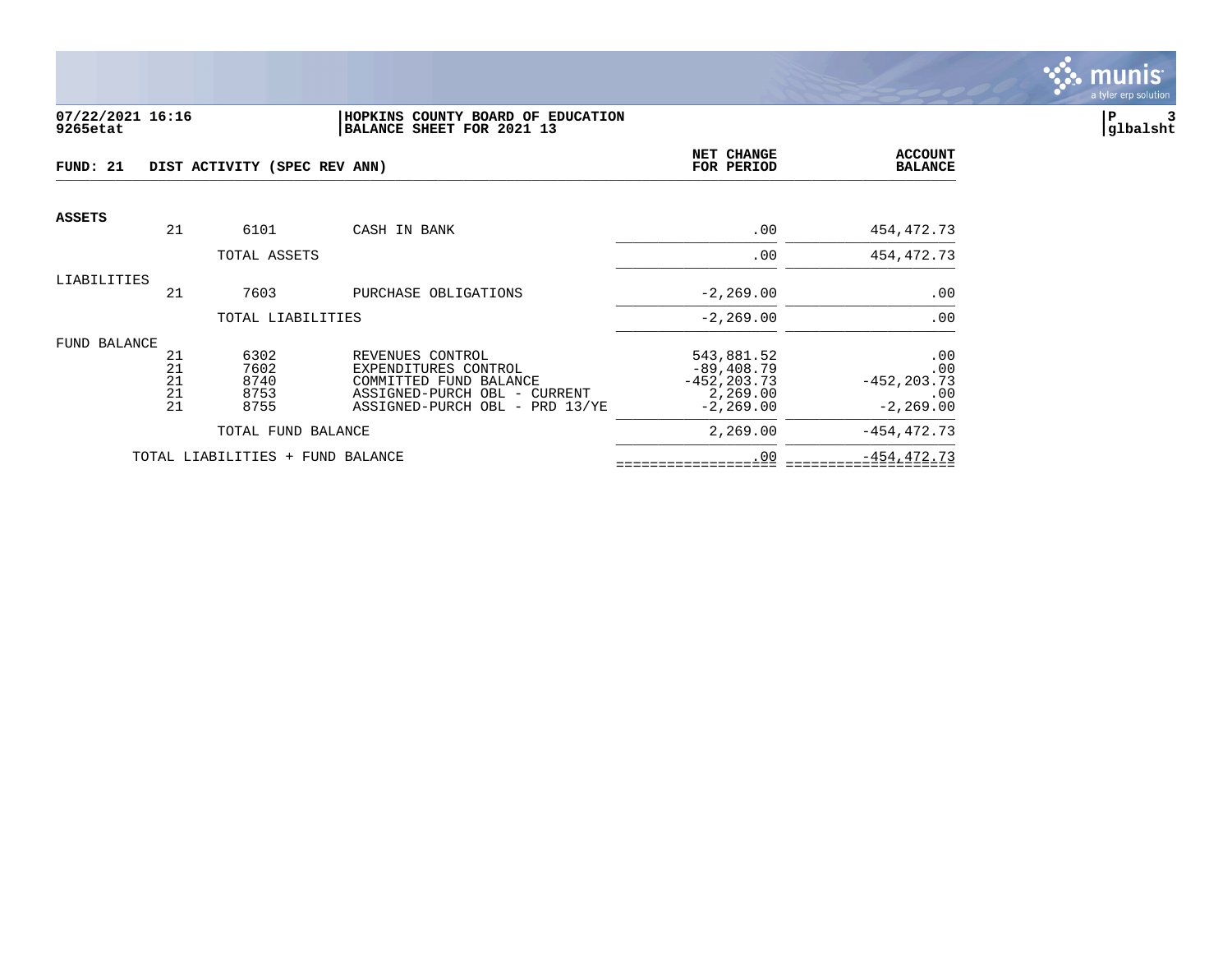

## **07/22/2021 16:16 |HOPKINS COUNTY BOARD OF EDUCATION |P 4 9265etat |BALANCE SHEET FOR 2021 13 |glbalsht**

| FUND: 25      |                                                                                                                        |                                                                                                              | STUDENT ACTIVITY (SPEC REV ANN)                                                                                                                                                                                                                                                      | NET CHANGE<br>FOR PERIOD                                                                                                                                                           | <b>ACCOUNT</b><br><b>BALANCE</b>                                                                                                                                                   |
|---------------|------------------------------------------------------------------------------------------------------------------------|--------------------------------------------------------------------------------------------------------------|--------------------------------------------------------------------------------------------------------------------------------------------------------------------------------------------------------------------------------------------------------------------------------------|------------------------------------------------------------------------------------------------------------------------------------------------------------------------------------|------------------------------------------------------------------------------------------------------------------------------------------------------------------------------------|
|               |                                                                                                                        |                                                                                                              |                                                                                                                                                                                                                                                                                      |                                                                                                                                                                                    |                                                                                                                                                                                    |
| <b>ASSETS</b> | 25<br>25<br>25<br>25<br>25<br>$\begin{array}{c} 25 \\ 25 \end{array}$<br>$\frac{25}{25}$<br>25<br>25<br>25<br>25<br>25 | 6106<br>6106<br>6106<br>6106<br>6106<br>6106<br>6106<br>6106<br>6106<br>6106<br>6106<br>6106<br>6106<br>6106 | 77006 OTHER CASH<br>77020 OTHER CASH<br>77075 OTHER CASH<br>77090 OTHER CASH<br>77105 OTHER CASH<br>77110 OTHER CASH<br>77130 OTHER CASH<br>77140 OTHER CASH<br>77145 OTHER CASH<br>77185 OTHER CASH<br>77200 OTHER CASH<br>77250 OTHER CASH<br>77280 OTHER CASH<br>77330 OTHER CASH | 26,879.85<br>21,323.14<br>56,386.48<br>7,987.25<br>12,621.36<br>16,048.31<br>167,775.07<br>25,767.66<br>209,200.07<br>36,924.51<br>5,704.68<br>14,366.62<br>13,812.54<br>18,799.22 | 26,879.85<br>21,323.14<br>56,386.48<br>7,987.25<br>12,621.36<br>16,048.31<br>167,775.07<br>25,767.66<br>209,200.07<br>36,924.51<br>5,704.68<br>14,366.62<br>13,812.54<br>18,799.22 |
|               |                                                                                                                        | TOTAL ASSETS                                                                                                 |                                                                                                                                                                                                                                                                                      | 633,596.76                                                                                                                                                                         | 633,596.76                                                                                                                                                                         |
| FUND BALANCE  | 25<br>25                                                                                                               | 8737<br>8770                                                                                                 | RESTRICTED OTHER<br>UNASSIGNED FUND BALANCE                                                                                                                                                                                                                                          | $-716,071.31$<br>82,474.55                                                                                                                                                         | $-716,071.31$<br>82,474.55                                                                                                                                                         |
|               |                                                                                                                        |                                                                                                              | TOTAL FUND BALANCE                                                                                                                                                                                                                                                                   | $-633,596.76$                                                                                                                                                                      | $-633,596.76$                                                                                                                                                                      |
|               |                                                                                                                        | TOTAL LIABILITIES<br>$+$                                                                                     | FUND BALANCE                                                                                                                                                                                                                                                                         | $-633,596.76$                                                                                                                                                                      | $-633,596.76$                                                                                                                                                                      |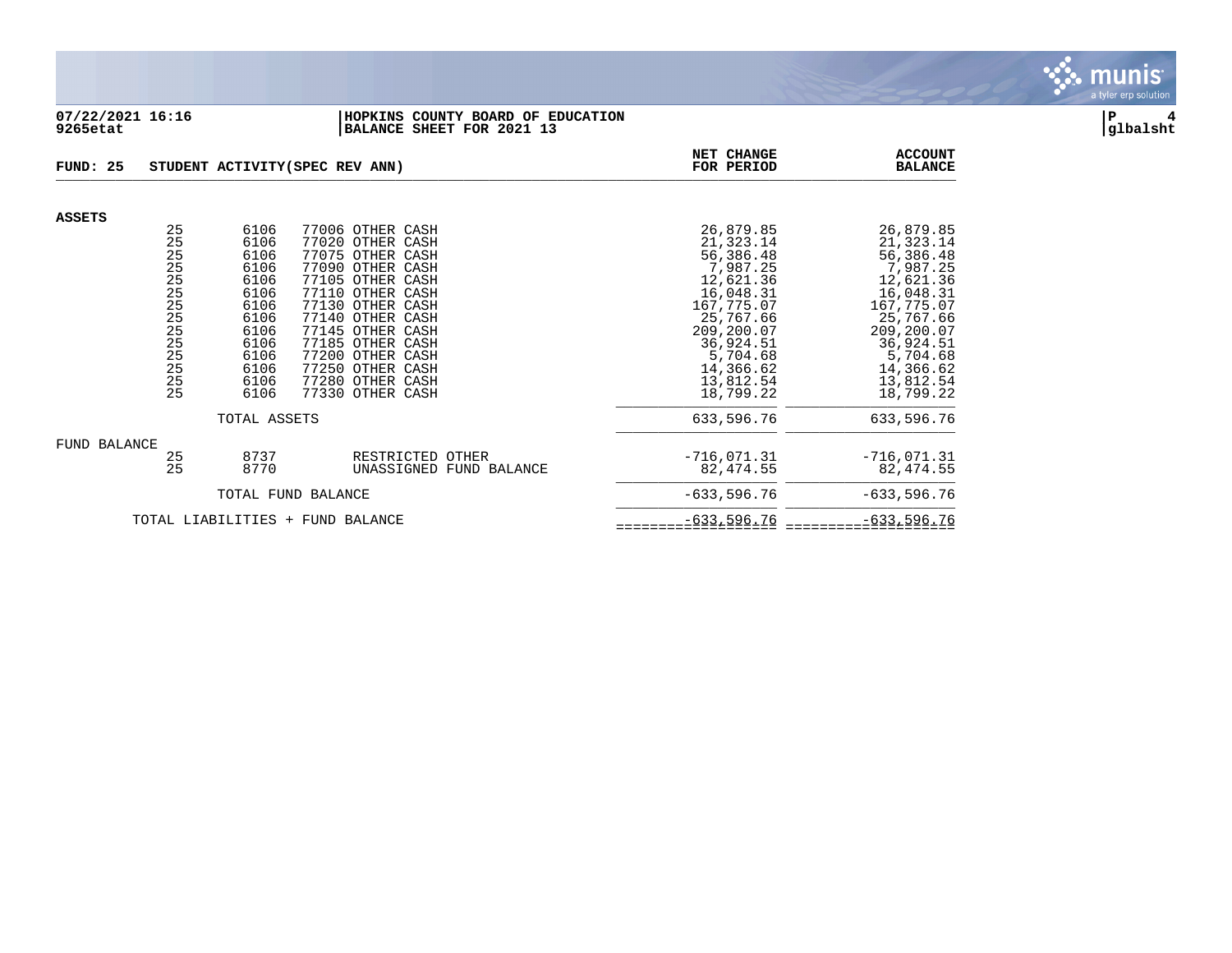

# **07/22/2021 16:16 |HOPKINS COUNTY BOARD OF EDUCATION |P 5 9265etat |BALANCE SHEET FOR 2021 13 |glbalsht**

| <b>FUND: 310</b>    |    |                                  |                      | <b>NET CHANGE</b> | <b>ACCOUNT</b> |
|---------------------|----|----------------------------------|----------------------|-------------------|----------------|
| CAPITAL OUTLAY FUND |    |                                  |                      | FOR PERIOD        | <b>BALANCE</b> |
| <b>FUND BALANCE</b> | 31 | 6302                             | REVENUES CONTROL     | 601,767.00        | .00            |
|                     | 31 | 7602                             | EXPENDITURES CONTROL | $-601,767.00$     | .00            |
|                     |    | TOTAL FUND BALANCE               |                      | .00               | .00            |
|                     |    | TOTAL LIABILITIES + FUND BALANCE |                      | .00               | .00            |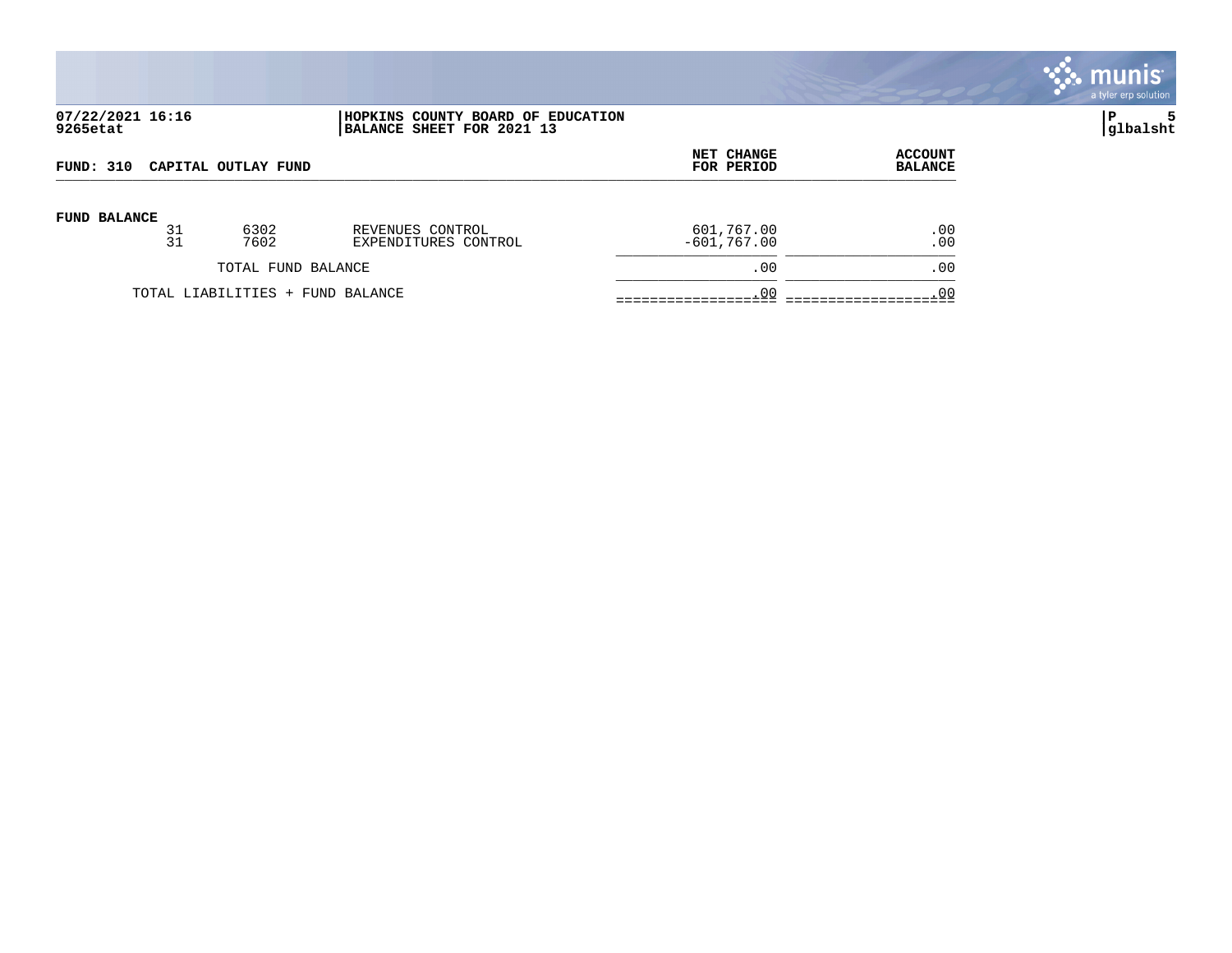

#### **07/22/2021 16:16 |HOPKINS COUNTY BOARD OF EDUCATION |P 6 9265etat |BALANCE SHEET FOR 2021 13 |glbalsht**

| <b>FUND: 320</b> |                      | BUILDING FUND (5 CENT LEVY)  |                                                                                                  | NET CHANGE<br>FOR PERIOD                                           | <b>ACCOUNT</b><br><b>BALANCE</b>     |
|------------------|----------------------|------------------------------|--------------------------------------------------------------------------------------------------|--------------------------------------------------------------------|--------------------------------------|
| ASSETS           | 32                   | 6101                         | CASH IN BANK                                                                                     | .00                                                                | 1,672,059.16                         |
|                  |                      | TOTAL ASSETS                 |                                                                                                  | .00                                                                | 1,672,059.16                         |
| FUND BALANCE     | 32<br>32<br>32<br>32 | 6302<br>7602<br>8737<br>8738 | REVENUES CONTROL<br>EXPENDITURES CONTROL<br>RESTRICTED - OTHER<br>RESTRICTED-SFCC ESCROW-CURRENT | 2,723,782.00<br>$-2,422,558.21$<br>1,370,835.37<br>$-1,672,059.16$ | .00<br>.00<br>.00<br>$-1,672,059.16$ |
|                  |                      | TOTAL FUND BALANCE           |                                                                                                  | .00                                                                | $-1,672,059.16$                      |
|                  |                      | TOTAL LIABILITIES +          | FUND BALANCE                                                                                     | .00                                                                | $-1,672,059.16$                      |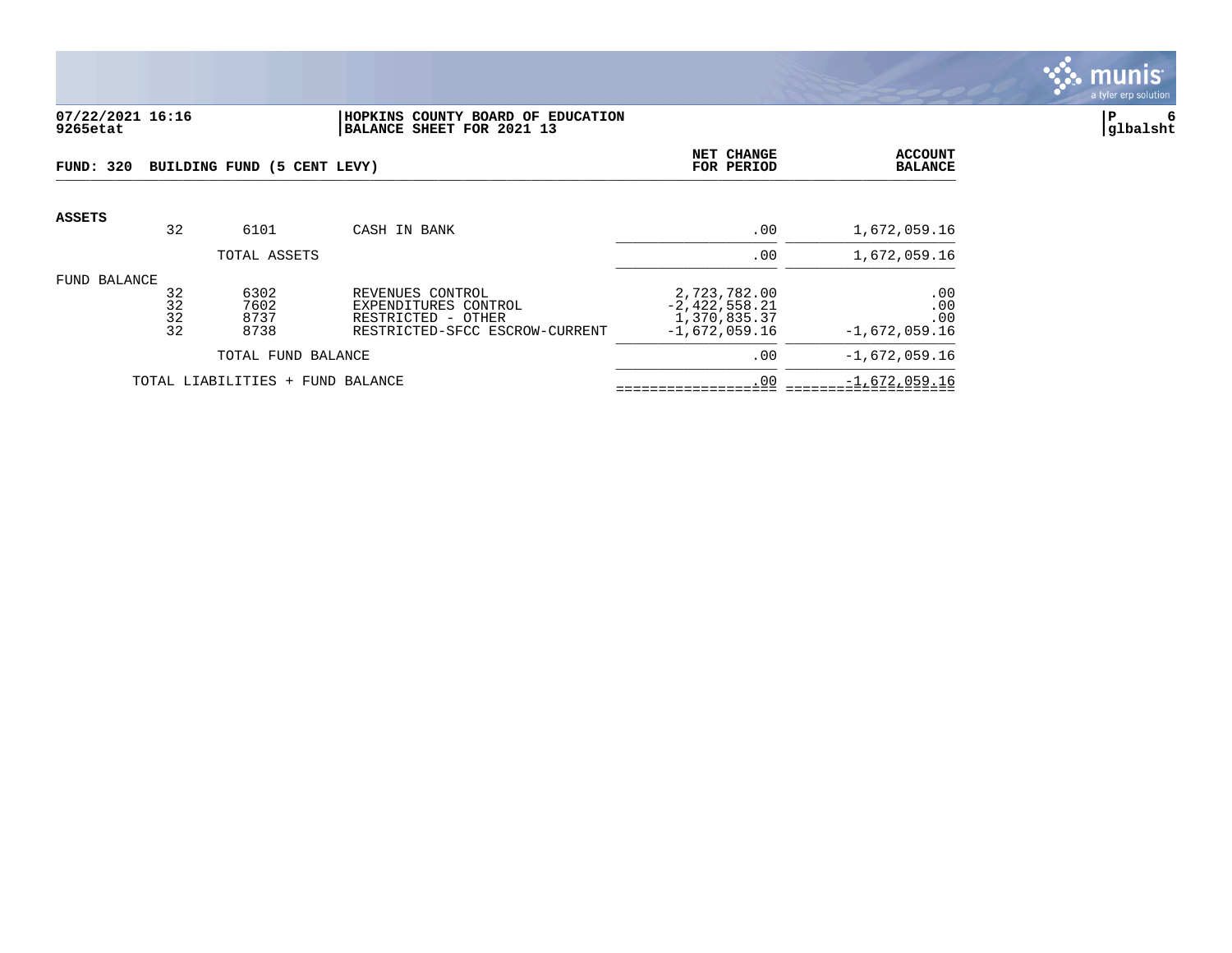

#### **07/22/2021 16:16 |HOPKINS COUNTY BOARD OF EDUCATION |P 7 9265etat |BALANCE SHEET FOR 2021 13 |glbalsht**

| <b>FUND: 360</b>    |                                        | <b>CONSTRUCTION FUND</b>                             |                                                                                                                                                        | NET CHANGE<br>FOR PERIOD                                              | <b>ACCOUNT</b><br><b>BALANCE</b>                                                        |
|---------------------|----------------------------------------|------------------------------------------------------|--------------------------------------------------------------------------------------------------------------------------------------------------------|-----------------------------------------------------------------------|-----------------------------------------------------------------------------------------|
| <b>ASSETS</b>       |                                        |                                                      |                                                                                                                                                        |                                                                       |                                                                                         |
|                     | 36<br>36<br>36<br>36<br>36<br>36<br>36 | 6101<br>6101<br>6101<br>6101<br>6101<br>6101<br>6101 | 8019C CASH IN BANK<br>8019D CASH IN BANK<br>8019E CASH IN BANK<br>8020A CASH IN BANK<br>8020B CASH IN BANK<br>8020C CASH IN BANK<br>8021A CASH IN BANK | .00<br>.00<br>.00<br>.00<br>.00<br>.00<br>.00                         | 9,362.55<br>1,600.00<br>9,733.84<br>7,055.00<br>18, 495, 932.38<br>4,845.00<br>8,145.00 |
|                     |                                        | TOTAL ASSETS                                         |                                                                                                                                                        | .00                                                                   | 18,536,673.77                                                                           |
| LIABILITIES         | 36<br>36                               | 7421<br>7603                                         | ACCOUNTS PAYABLE<br>PURCHASE OBLIGATIONS                                                                                                               | .00<br>$-16, 541, 531.95$                                             | $-478,694.89$<br>.00                                                                    |
|                     |                                        |                                                      | TOTAL LIABILITIES                                                                                                                                      | $-16, 541, 531.95$                                                    | $-478,694.89$                                                                           |
| <b>FUND BALANCE</b> | 36<br>36<br>36<br>36                   | 6302<br>7602<br>8735<br>8753                         | REVENUES CONTROL<br>EXPENDITURES CONTROL<br>RESTRICTED-FUTURE CONSTR BG-1<br>ASSIGNED-PURCH OBL - CURRENT                                              | 20,978,104.40<br>$-2,996,260.09$<br>$-17,981,844.31$<br>16,541,531.95 | .00<br>.00<br>$-18,057,978.88$<br>.00                                                   |
|                     |                                        |                                                      | TOTAL FUND BALANCE                                                                                                                                     | 16,541,531.95                                                         | $-18,057,978.88$                                                                        |
|                     | TOTAL LIABILITIES                      | $+$                                                  | FUND BALANCE                                                                                                                                           | .00                                                                   | $-18,536,673.77$                                                                        |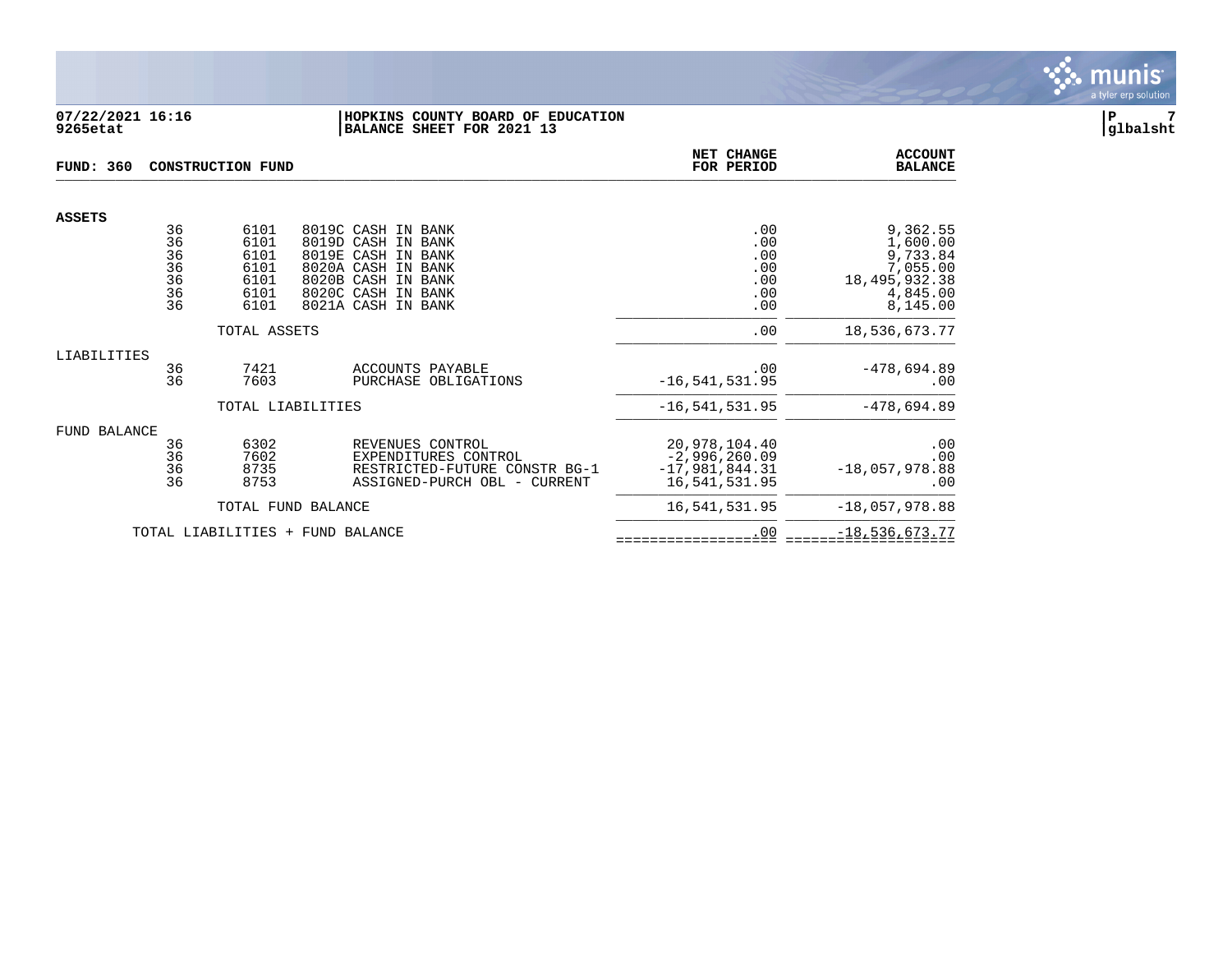

### **07/22/2021 16:16 |HOPKINS COUNTY BOARD OF EDUCATION |P 8 9265etat |BALANCE SHEET FOR 2021 13 |glbalsht**

| FUND: 400    |                      | DEBT SERVICE FUND                |                                                                                                | NET CHANGE<br>FOR PERIOD                                        | <b>ACCOUNT</b><br><b>BALANCE</b>  |
|--------------|----------------------|----------------------------------|------------------------------------------------------------------------------------------------|-----------------------------------------------------------------|-----------------------------------|
| ASSETS       | 40                   | 6181                             | PREPAID EXPENDITURES                                                                           | .00                                                             | 20,500.00                         |
|              |                      | TOTAL ASSETS                     |                                                                                                | .00                                                             | 20,500.00                         |
| FUND BALANCE | 40<br>40<br>40<br>40 | 6302<br>7602<br>8723<br>8736     | REVENUES CONTROL<br>EXPENDITURES CONTROL<br>NONSPENDABLE-PREPAIDS<br>RESTRICTED - DEBT SERVICE | 3,368,711.10<br>$-3,348,211.10$<br>$-507, 211.67$<br>486,711.67 | .00<br>.00<br>$-20,500.00$<br>.00 |
|              |                      | TOTAL FUND BALANCE               |                                                                                                | .00                                                             | $-20,500.00$                      |
|              |                      | TOTAL LIABILITIES + FUND BALANCE |                                                                                                | .00                                                             | $-20,500.00$                      |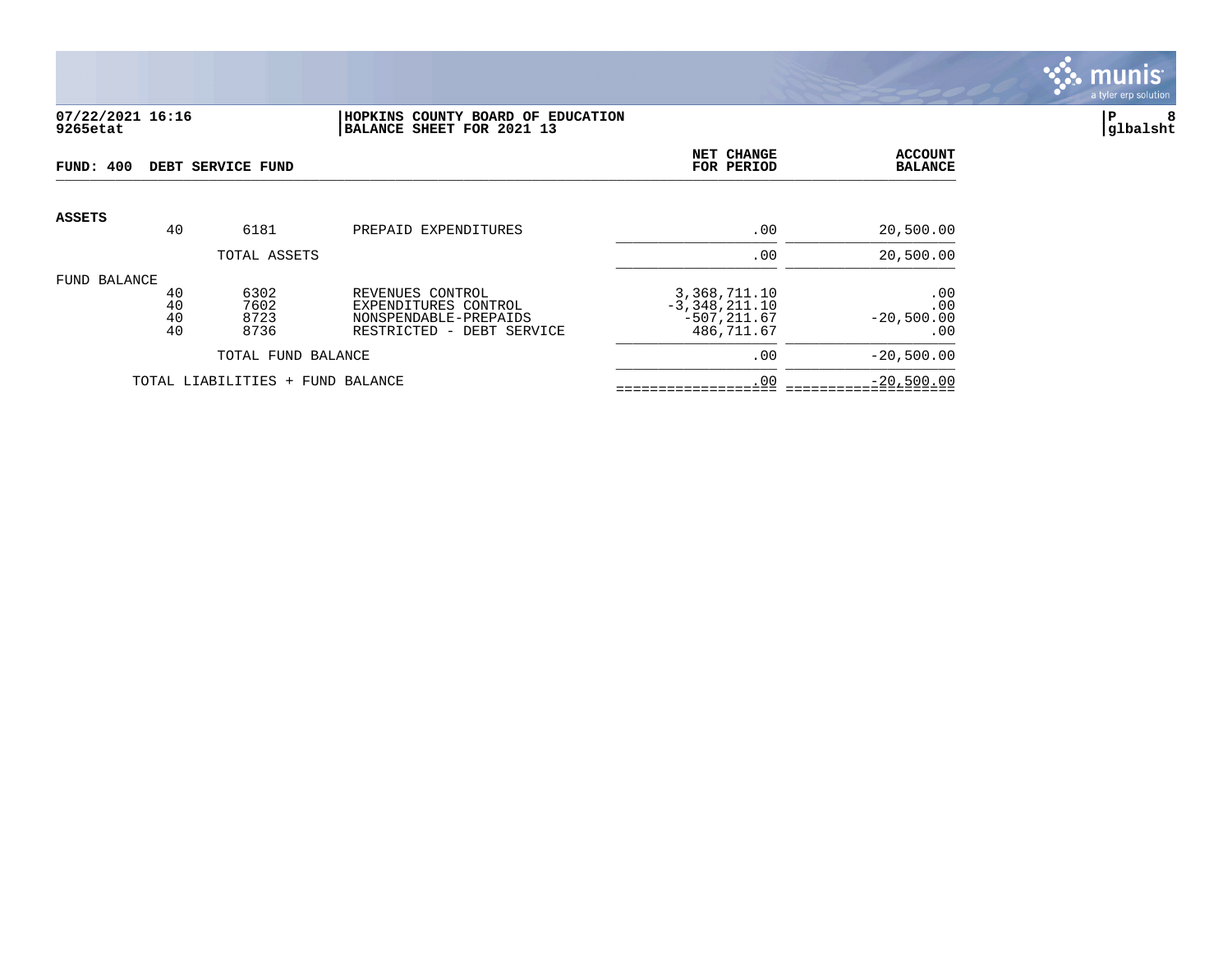

## **07/22/2021 16:16 |HOPKINS COUNTY BOARD OF EDUCATION |P 9 9265etat |BALANCE SHEET FOR 2021 13 |glbalsht**

| FUND: 51      |          | FOOD SERVICE FUND                |                                                                 | NET CHANGE<br>FOR PERIOD | <b>ACCOUNT</b><br><b>BALANCE</b> |
|---------------|----------|----------------------------------|-----------------------------------------------------------------|--------------------------|----------------------------------|
| <b>ASSETS</b> |          |                                  |                                                                 |                          |                                  |
|               | 51<br>51 | 6101<br>6104                     | CASH IN BANK<br>PETTY CASH                                      | .00<br>.00               | 1,322,398.18<br>30.00            |
|               | 51<br>51 | 6153<br>6171                     | ACCOUNTS RECEIVABLE<br>INVENTORIES FOR CONSUMPTION              | .00<br>.00               | 7,231.70<br>94,859.04            |
|               | 51<br>51 | 64000<br>6400P                   | DEFERRED OUTFLOWS OPEB LIAB<br>DEFERRED OUTFLOWS OF RESOURCES   | .00<br>.00               | 304,953.00<br>695,276.88         |
|               |          | TOTAL ASSETS                     |                                                                 | .00                      | 2,424,748.80                     |
|               |          |                                  |                                                                 |                          |                                  |
| LIABILITIES   | 51       | 7421                             | <b>ACCOUNTS PAYABLE</b>                                         | .00                      | $-4,303.80$                      |
|               | 51<br>51 | 7461<br>74760                    | ACCR SALARIES & BENEFT PAYABLE<br>CONTRIB OPEB LIAB<br>ACCRUED  | .00<br>.00               | $-170,829.54$<br>$-765, 189.00$  |
|               | 51       | 7476P                            | ACCRUED ANNUAL CONTRIB LIABILI                                  | .00                      | $-3, 200, 481.24$                |
|               | 51<br>51 | 7481<br>7493                     | Fund 1-Plan S/Fund 2-Def Reven<br>SICK LEAVE PAYABLE IN PROCESS | .00<br>.00               | $-8,900.64$<br>$-30,006.06$      |
|               | 51       | 7590                             | OTHER LONG TERM LIABILITIES                                     | .00                      | $-27,659.79$                     |
|               | 51<br>51 | 77000<br>7700P                   | DEFERRED INFLOW OPEB LIAB<br>DEFERRED INFLOW OF RESOURCES       | .00<br>.00               | $-344, 414.00$<br>$-282,070.81$  |
|               |          | TOTAL LIABILITIES                |                                                                 | .00                      | $-4,833,854.88$                  |
| FUND BALANCE  |          |                                  |                                                                 |                          |                                  |
|               | 51<br>51 | 6302                             | REVENUES CONTROL<br>EXPENDITURES CONTROL                        | 3,849,610.96             | .00                              |
|               | 51       | 7602<br>87370                    | RESTRICTED OPEB LIABILITY                                       | $-2,666,791.87$<br>.00   | .00<br>804,650.00                |
|               | 51<br>51 | 8737P                            | UNFUNDED PENSION LIABILITY                                      | .00                      | 2,787,275.17                     |
|               |          | 8739                             | UNASSIGNED FUND BALANCE                                         | $-1,182,819.09$          | $-1, 182, 819.09$                |
|               |          | TOTAL FUND BALANCE               |                                                                 | .00                      | 2,409,106.08                     |
|               |          | TOTAL LIABILITIES + FUND BALANCE |                                                                 | .00                      | $-2,424,748.80$                  |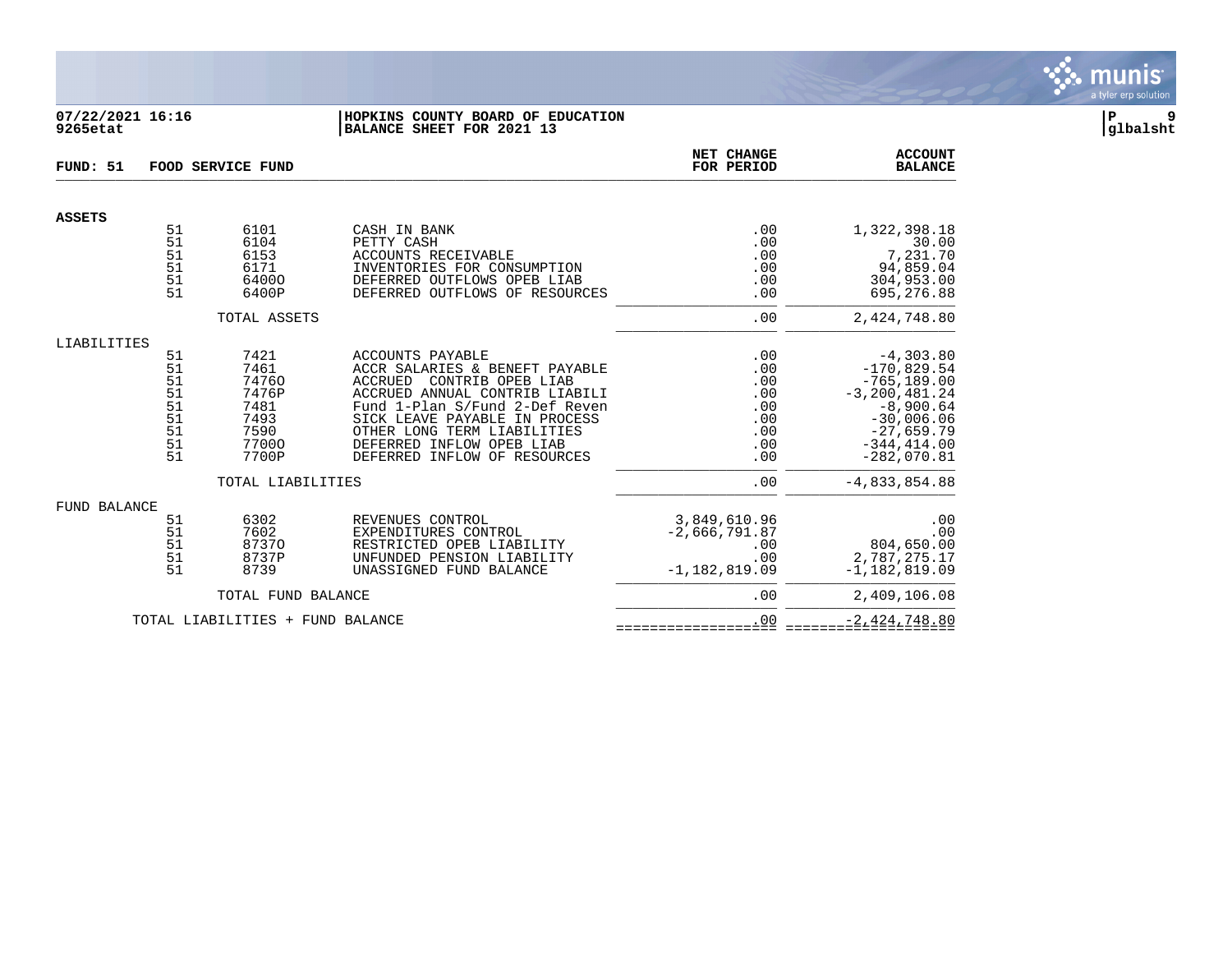

### **07/22/2021 16:16 |HOPKINS COUNTY BOARD OF EDUCATION |P 10 9265etat |BALANCE SHEET FOR 2021 13 |glbalsht**

| FUND: 52            |                                         | CHILD CARE CENTER                                                     |                      |                                                                                                                                                                                                 | NET CHANGE<br>FOR PERIOD                                  | <b>ACCOUNT</b><br><b>BALANCE</b>                                                                            |
|---------------------|-----------------------------------------|-----------------------------------------------------------------------|----------------------|-------------------------------------------------------------------------------------------------------------------------------------------------------------------------------------------------|-----------------------------------------------------------|-------------------------------------------------------------------------------------------------------------|
| <b>ASSETS</b>       |                                         |                                                                       |                      |                                                                                                                                                                                                 |                                                           |                                                                                                             |
|                     | 52<br>52<br>52<br>52<br>52              | 6101<br>6101<br>6111B<br>64000<br>6400P                               | 0200<br>0280<br>0280 | CASH IN BANK<br>CASH IN BANK<br>INVESTMENTS-CHILD CARE CTRS<br>DEFERRED OUTFLOWS OPEB LIAB<br>DEFERRED OUTFLOWS OF RESOURCES                                                                    | .00<br>.00<br>.00<br>.00<br>.00                           | 43,595.66<br>2,095.54<br>15,486.67<br>16,363.00<br>36,950.48                                                |
|                     |                                         | TOTAL ASSETS                                                          |                      |                                                                                                                                                                                                 | .00                                                       | 114,491.35                                                                                                  |
| LIABILITIES         | 52<br>52<br>$\frac{5}{2}$<br>52<br>52   | 7421<br>7461<br>74760<br>7476P<br>77000<br>7700P<br>TOTAL LIABILITIES | 0280                 | <b>ACCOUNTS PAYABLE</b><br>ACCR SALARIES & BENEFT PAYABLE<br><b>ACCRUED</b><br>CONTRIB OPEB LIAB<br>ACCRUED ANNUAL CONTRIB LIABILI<br>DEFERRED INFLOW OPEB LIAB<br>DEFERRED INFLOW OF RESOURCES | .00<br>$.00$<br>$.00$<br>$.00$<br>.00<br>.00<br>.00       | $-85.19$<br>$-5,348.40$<br>$-41,057.00$<br>$-171,706.98$<br>$-18,480.00$<br>$-15, 133.15$<br>$-251, 810.72$ |
| <b>FUND BALANCE</b> | 52<br>$\frac{52}{52}$<br>52<br>52<br>52 | 6302<br>7602<br>87370<br>8737P<br>8739                                |                      | REVENUES CONTROL<br>EXPENDITURES CONTROL<br>RESTRICTED OPEB LIABILITY<br>UNFUNDED PENSION LIABILITY<br>UNASSIGNED FUND BALANCE                                                                  | 117,078.46<br>$-61, 334.18$<br>.00<br>.00<br>$-55,744.28$ | .00<br>.00<br>43,174.00<br>149,889.65<br>$-55,744.28$                                                       |
|                     |                                         | TOTAL FUND BALANCE                                                    |                      |                                                                                                                                                                                                 | .00                                                       | 137, 319.37                                                                                                 |
|                     |                                         | TOTAL LIABILITIES + FUND BALANCE                                      |                      |                                                                                                                                                                                                 | .00                                                       | $-114, 491.35$                                                                                              |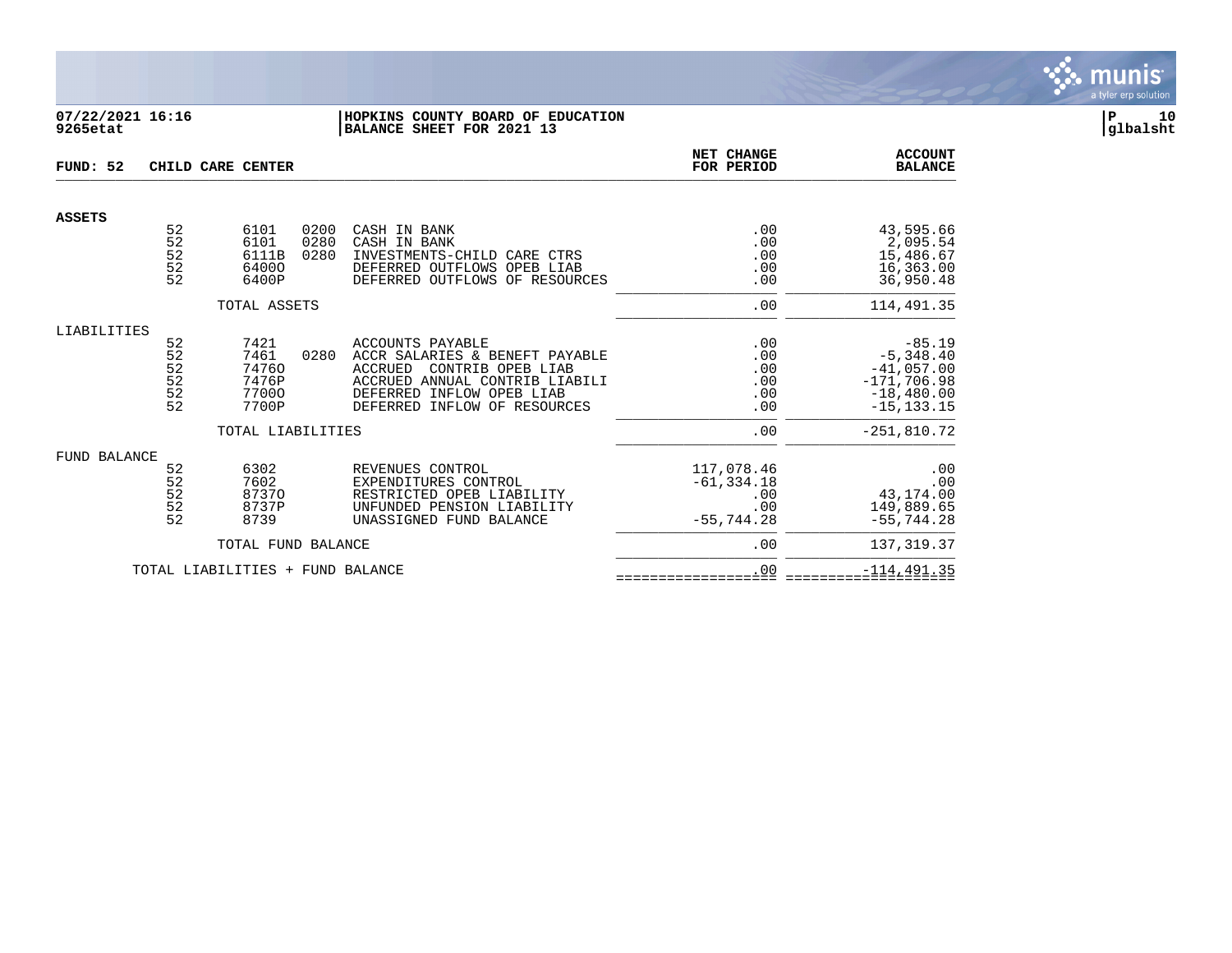

#### **07/22/2021 16:16 |HOPKINS COUNTY BOARD OF EDUCATION |P 11 9265etat |BALANCE SHEET FOR 2021 13 |glbalsht**

| FUND: 7000 FIDUCIARY PPP TRUST FUND |                |                                  |                                                                | NET CHANGE<br>FOR PERIOD                  | <b>ACCOUNT</b><br><b>BALANCE</b> |
|-------------------------------------|----------------|----------------------------------|----------------------------------------------------------------|-------------------------------------------|----------------------------------|
| <b>ASSETS</b>                       | 70             | 6101                             | CASH IN BANK                                                   | .00                                       | 97,620.70                        |
|                                     |                | TOTAL ASSETS                     |                                                                | .00                                       | 97,620.70                        |
| FUND BALANCE                        | 70<br>70<br>70 | 6302<br>7602<br>8737             | REVENUES CONTROL<br>EXPENDITURES CONTROL<br>RESTRICTED - OTHER | 103,620.70<br>$-6,000.00$<br>$-97,620.70$ | .00<br>.00<br>$-97,620.70$       |
|                                     |                | TOTAL FUND BALANCE               |                                                                | .00                                       | $-97,620.70$                     |
|                                     |                | TOTAL LIABILITIES + FUND BALANCE |                                                                | .00                                       | $-97,620.70$                     |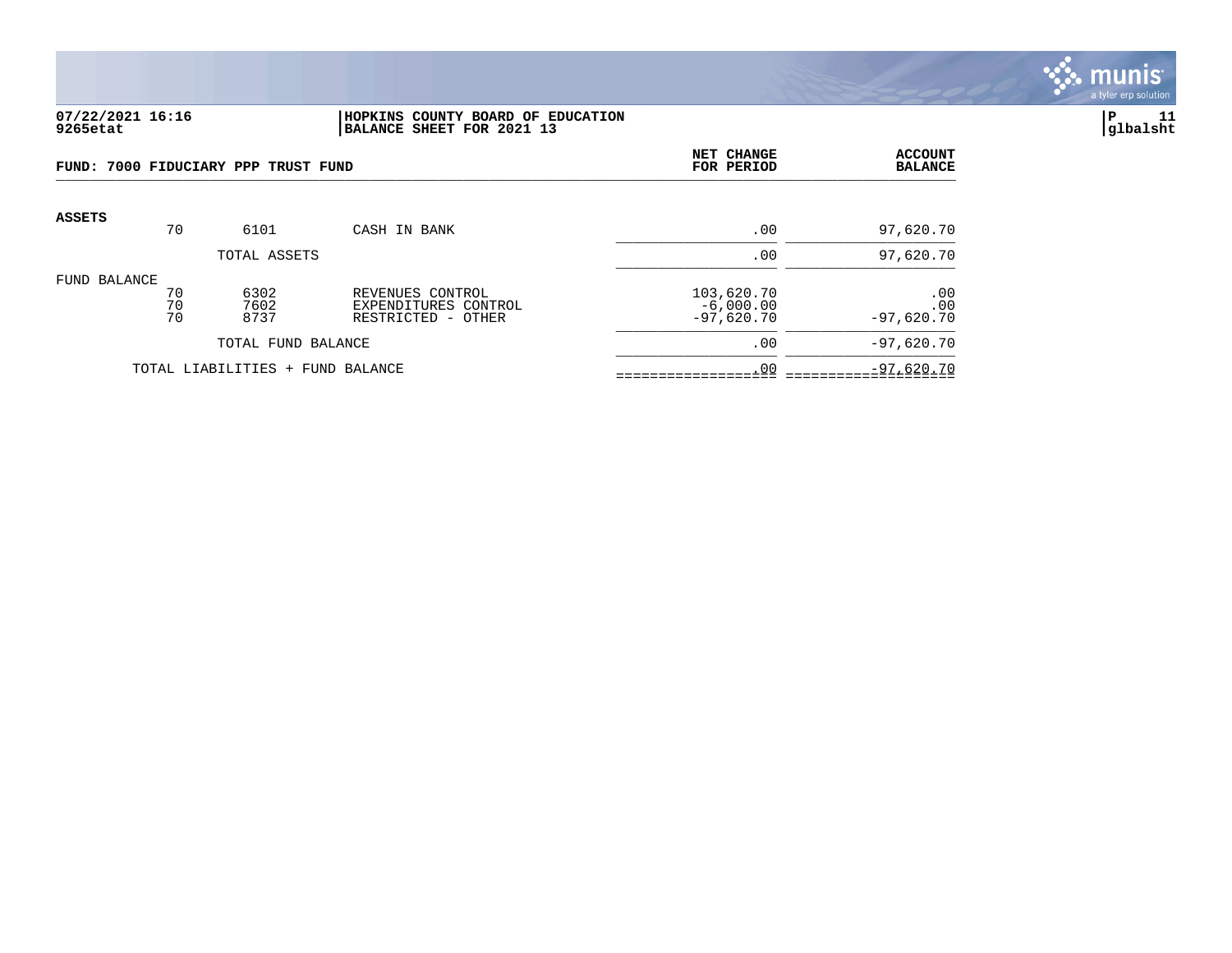

#### **07/22/2021 16:16 |HOPKINS COUNTY BOARD OF EDUCATION |P 12 9265etat |BALANCE SHEET FOR 2021 13 |glbalsht**

| FUND: 8       |          | <b>GOVERNMENTAL ASSETS</b>       | NET CHANGE<br>FOR PERIOD                                        | <b>ACCOUNT</b><br><b>BALANCE</b> |                                 |
|---------------|----------|----------------------------------|-----------------------------------------------------------------|----------------------------------|---------------------------------|
| <b>ASSETS</b> |          |                                  |                                                                 |                                  |                                 |
|               | 80       | 6201                             | LAND                                                            | .00                              | 3, 128, 443. 51                 |
|               | 80       | 6202                             | ACCUM DEPREC-LAND                                               | .00                              | $-293.05$                       |
|               | 80<br>80 | 6211<br>6212                     | LAND IMPROVMENTS<br>ACCUMULATED DEP-LAND<br>IMPROVE             | .00<br>.00                       | 19,893.77<br>$-19.92$           |
|               | 80       | 6221                             | BUILDINGS & BUILDING IMPROVEME                                  | .00                              | 81,169,887.96                   |
|               | 80       | 6222                             | ACCUMULATED DEPRECIATION-BLDGS                                  | .00                              | $-33,739,578.66$                |
|               | 80       | 6231                             | TECHNOLOGY EQUIPMENT                                            | .00                              | 1,027,925.54                    |
|               | 80       | 6232                             | ACCUM DEPRECIATION-TECH EOUIP                                   | .00                              | $-896, 129.21$                  |
|               | 80       | 6241                             | VEHICLES                                                        | .00                              | 8,081,127.39                    |
|               | 80       | 6242                             | ACCUM DEPREC- VECHCILES                                         | .00                              | $-6,058,269.90$                 |
|               | 80       | 6251                             | GENERAL                                                         | .00                              | 4,696,657.27                    |
|               | 80<br>80 | 6252<br>6261                     | ACCUMULATED DEPRECIATION-GENER<br>CONSTRUCTION WORK IN PROGRESS | .00<br>.00                       | $-4, 108, 998.62$<br>821,587.53 |
|               | 80       | 6262                             | ACCUM DEP- CONST IN PROGRESS                                    | .00                              | 20.95                           |
|               |          |                                  |                                                                 |                                  |                                 |
|               |          | TOTAL ASSETS                     |                                                                 | .00                              | 54, 142, 254.56                 |
| FUND BALANCE  |          |                                  |                                                                 |                                  |                                 |
|               | 80       | 8710                             | INVEST IN GOVERNMENTAL ASSETS                                   | .00                              | $-54, 142, 254.56$              |
|               |          | TOTAL FUND BALANCE               |                                                                 | .00                              | $-54, 142, 254.56$              |
|               |          | TOTAL LIABILITIES + FUND BALANCE |                                                                 | .00                              | $-54, 142, 254.56$              |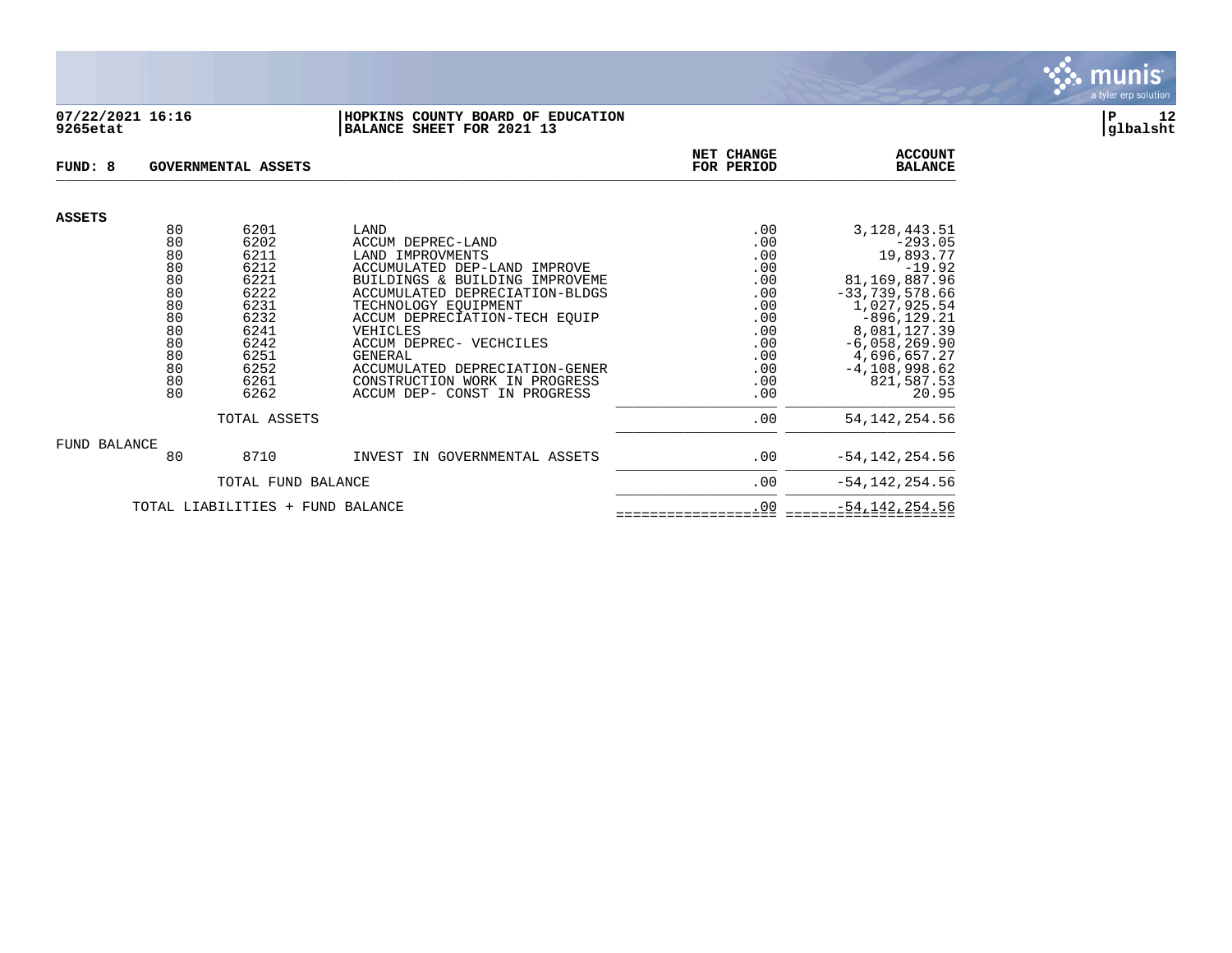

### **07/22/2021 16:16 |HOPKINS COUNTY BOARD OF EDUCATION |P 13 9265etat |BALANCE SHEET FOR 2021 13 |glbalsht**

| FUND: 81      |          | FOOD SERVICE ASSETS              |                                                       | <b>NET CHANGE</b><br>FOR PERIOD | <b>ACCOUNT</b><br><b>BALANCE</b> |
|---------------|----------|----------------------------------|-------------------------------------------------------|---------------------------------|----------------------------------|
| <b>ASSETS</b> |          |                                  |                                                       |                                 |                                  |
|               | 81<br>81 | 6231<br>6232                     | TECHNOLOGY EOUIPMENT<br>ACCUM DEPRECIATION-TECH EOUIP | .00<br>.00                      | 8,149.00<br>$-8, 149.00$         |
|               | 81<br>81 | 6251<br>6252                     | GENERAL<br>ACCUMULATED DEPRECIATION-GENER             | .00<br>.00                      | 1,093,301.02<br>$-983, 477.15$   |
|               |          | TOTAL ASSETS                     | .00                                                   | 109,823.87                      |                                  |
| FUND BALANCE  |          |                                  |                                                       |                                 |                                  |
|               | 81       | 8711                             | INVEST IN BUSINESS TYPE ASSETS                        | .00                             | $-109,823.87$                    |
|               |          | TOTAL FUND BALANCE               | .00                                                   | $-109,823.87$                   |                                  |
|               |          | TOTAL LIABILITIES + FUND BALANCE | .00                                                   | $-109,823.87$                   |                                  |